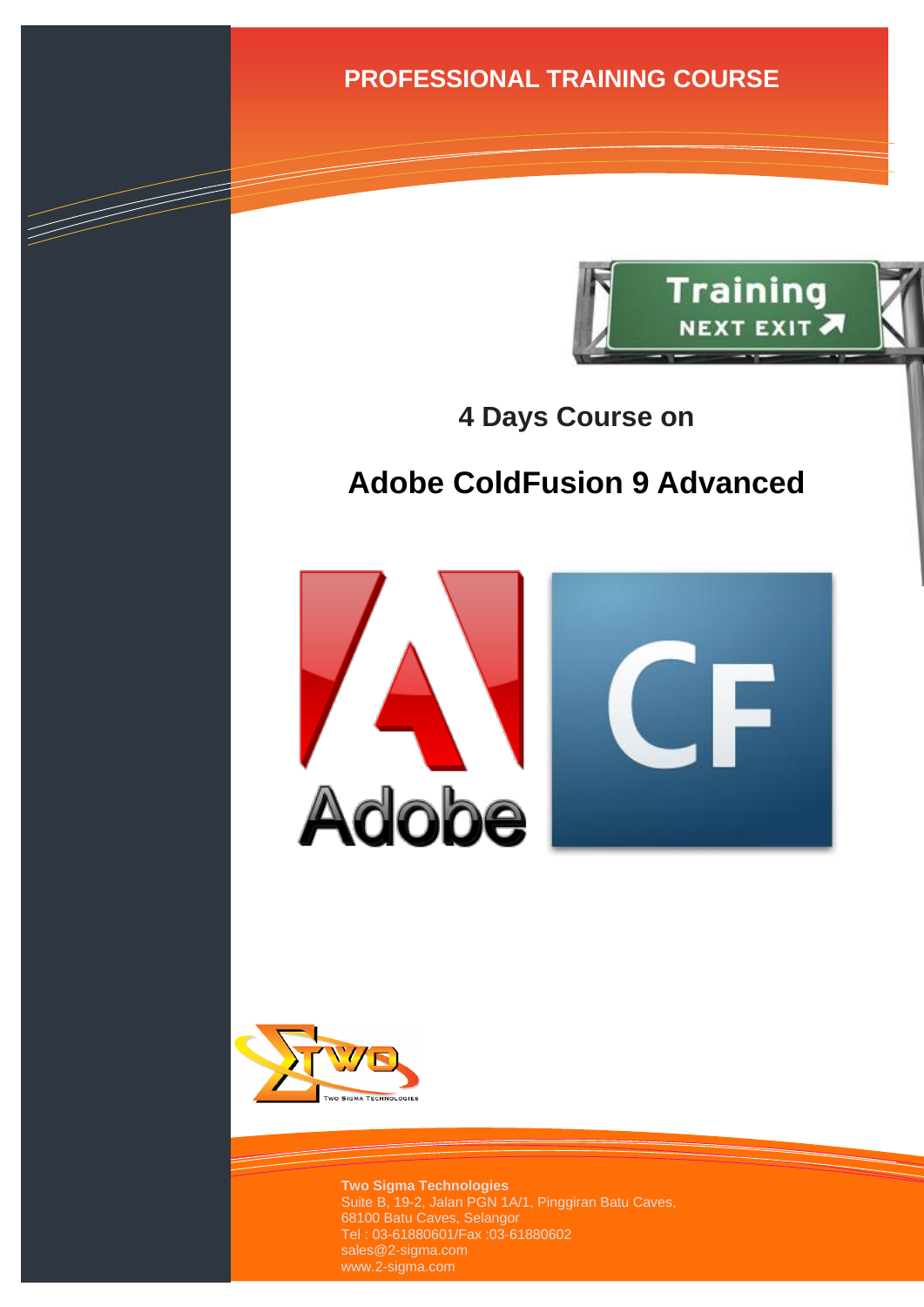

### **Course Overview**

Advanced ColdFusion 9 Advanced Development provides ColdFusion application developers with the knowledge and hands-on practice that they need to build, maintain, and scale effective web applications. Topics include using the Application Framework, creating advanced queries, manipulating complex data in arrays and structures, structuring your code with ColdFusion Components, gracefully handling errors and exceptions, encapsulating your user-interface with custom tags, leveraging external Java code libraries, and creating highly interactive interfaces using Flash Forms. It includes optional content on exposing and reusing application functionality as web services and working with XML documents. This course focuses on creating and delivering scalable and well-performing applications.

#### **Objectives**

After completing the class the user will be able to build, maintain, and scale effective web applications using ColdFusion 9 Development Advanced

#### **Course Settings**

| <b>Date</b>      | <b>Refer to Training Calendar</b>                    |
|------------------|------------------------------------------------------|
| Venue            | <b>Refer to Training Calendar</b>                    |
| Fees             | Contact Us at sales@2-sigma.com                      |
| <b>Timings</b>   | 0900-1700 (4 Days)                                   |
| <b>Inclusive</b> | <b>Certificates and notes from Adobe</b>             |
|                  | Audience   Programmer, Web Designer and IT Personnel |

## **ColdFusion 9-Schedule**

| Day 1                   |                                                                                                 |  |
|-------------------------|-------------------------------------------------------------------------------------------------|--|
| $09.00am - 10.00am$     | <b>Introducing the Course</b><br>Getting to know the course methodology and format<br>$\bullet$ |  |
|                         | Understanding the course objectives<br>$\bullet$                                                |  |
|                         | Understanding the course prerequisites<br>$\bullet$                                             |  |
| $10.00am - 10.30am$     | <b>Breakfast</b>                                                                                |  |
| $10.30$ am $- 12.45$ pm | <b>Configuring your Application</b>                                                             |  |
|                         | Using the Application Framework<br>$\bullet$                                                    |  |
|                         | <b>Introducing CFC syntax</b><br>$\bullet$                                                      |  |
|                         | Configuring application settings<br>$\bullet$                                                   |  |
|                         | Handling application events<br>$\bullet$                                                        |  |
|                         | Handling request events<br>$\bullet$                                                            |  |
|                         | Locking shared scope variables<br>$\bullet$                                                     |  |
|                         | <b>Handling session events</b><br>$\bullet$                                                     |  |
| $12.45$ pm $-02.15$ pm  | Lunch                                                                                           |  |
| $02.15$ pm $-05.00$ pm  | <b>Manipulating Lists and Queries</b>                                                           |  |
|                         | Using lists                                                                                     |  |
|                         | <b>Manipulating queries</b><br>$\bullet$                                                        |  |
|                         | Summarizing and grouping data<br>$\bullet$                                                      |  |
|                         | <b>Transaction processing</b><br>$\bullet$                                                      |  |

**Two Sigma Technologies**

Suite B, 19-2, Jalan PGN 1A/1, Pinggiran Batu Caves, 68100 Batu Caves, Selangor Tel : 03-61880601/Fax :03-61880602 sales@2-sigma.com www.2-sigma.com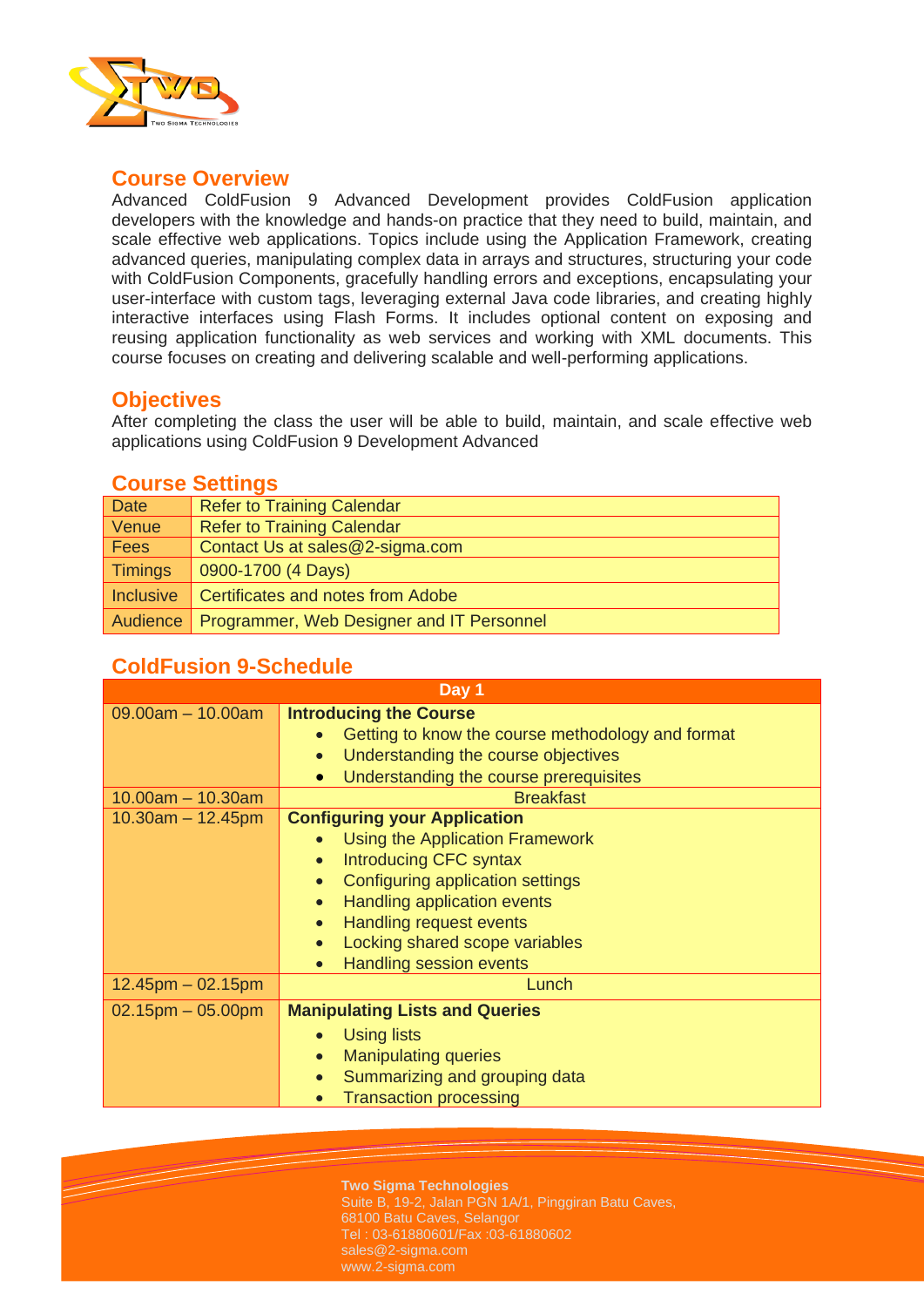

|                        | Querying a query<br>$\bullet$                                              |  |  |  |
|------------------------|----------------------------------------------------------------------------|--|--|--|
| Day 2                  |                                                                            |  |  |  |
| $09.00am - 10.00am$    | <b>Manipulating Data with Arrays and Structures</b><br><b>Using arrays</b> |  |  |  |
|                        | <b>Using structures</b><br>$\bullet$                                       |  |  |  |
|                        | Using built-in ColdFusion data structures<br>۰                             |  |  |  |
|                        | Dynamically evaluating variables<br>$\bullet$                              |  |  |  |
|                        | Combining data structures<br>$\bullet$                                     |  |  |  |
|                        | Accessing data by value or by reference                                    |  |  |  |
| $10.00am - 10.30am$    | <b>Breakfast</b>                                                           |  |  |  |
| $10.30am - 12.45pm$    | <b>Building ColdFusion Components</b>                                      |  |  |  |
|                        | <b>Reviewing ColdFusion Components</b><br>٠<br>Creating a static component |  |  |  |
|                        | $\bullet$<br>Defining functions in components<br>$\bullet$                 |  |  |  |
|                        | Invoking static CFC methods<br>$\bullet$                                   |  |  |  |
|                        | Using CFC self-generating documentation<br>$\bullet$                       |  |  |  |
|                        | Creating instance based components<br>$\bullet$                            |  |  |  |
|                        | <b>Persisting CFC instances</b><br>$\bullet$                               |  |  |  |
|                        | Using built-in components<br>$\bullet$                                     |  |  |  |
|                        | Inheriting methods, properties, and data between<br>$\bullet$              |  |  |  |
|                        | <b>Components</b>                                                          |  |  |  |
| $12.45$ pm $-02.15$ pm | Restricting access to component methods<br>$\bullet$<br>Lunch              |  |  |  |
| $02.15$ pm $-05.00$ pm | <b>Handling Errors and Exceptions</b>                                      |  |  |  |
|                        | Introducing error handling<br>$\bullet$                                    |  |  |  |
|                        | Customizing application error messages<br>$\bullet$                        |  |  |  |
|                        | Understanding the try/catch methodology<br>$\bullet$                       |  |  |  |
|                        | Learning about exception handling frameworks<br>$\bullet$                  |  |  |  |
|                        | Day 3                                                                      |  |  |  |
| $09.00am - 10.00am$    | <b>Leveraging Code Reuse</b>                                               |  |  |  |
|                        | Writing code using <cfscript></cfscript>                                   |  |  |  |
|                        | <b>Creating custom tags</b><br>$\bullet$                                   |  |  |  |
|                        | <b>Nesting custom tags</b><br>۰<br><b>Using JSP tag libraries</b>          |  |  |  |
|                        | Calling a Java library<br>$\bullet$                                        |  |  |  |
| $10.00am - 10.30am$    | <b>Breakfast</b>                                                           |  |  |  |
| $10.30am - 12.45pm$    | <b>Creating Flash Forms</b>                                                |  |  |  |
|                        | <b>Understanding Flash Forms</b>                                           |  |  |  |
|                        | Laying out Flash Forms                                                     |  |  |  |
|                        | Using data binding                                                         |  |  |  |
|                        | Working with a dynamic number of elements                                  |  |  |  |
|                        | Setting default values for form fields<br>$\bullet$                        |  |  |  |
|                        | <b>Extending Flash Form interactivity with ActionScript</b>                |  |  |  |
|                        | Using <cfgrid></cfgrid>                                                    |  |  |  |

**Two Sigma Technologies** Suite B, 19-2, Jalan PGN 1A/1, Pinggiran Batu Caves, 68100 Batu Caves, Selangor Tel : 03-61880601/Fax :03-61880602 sales@2-sigma.com www.2-sigma.com